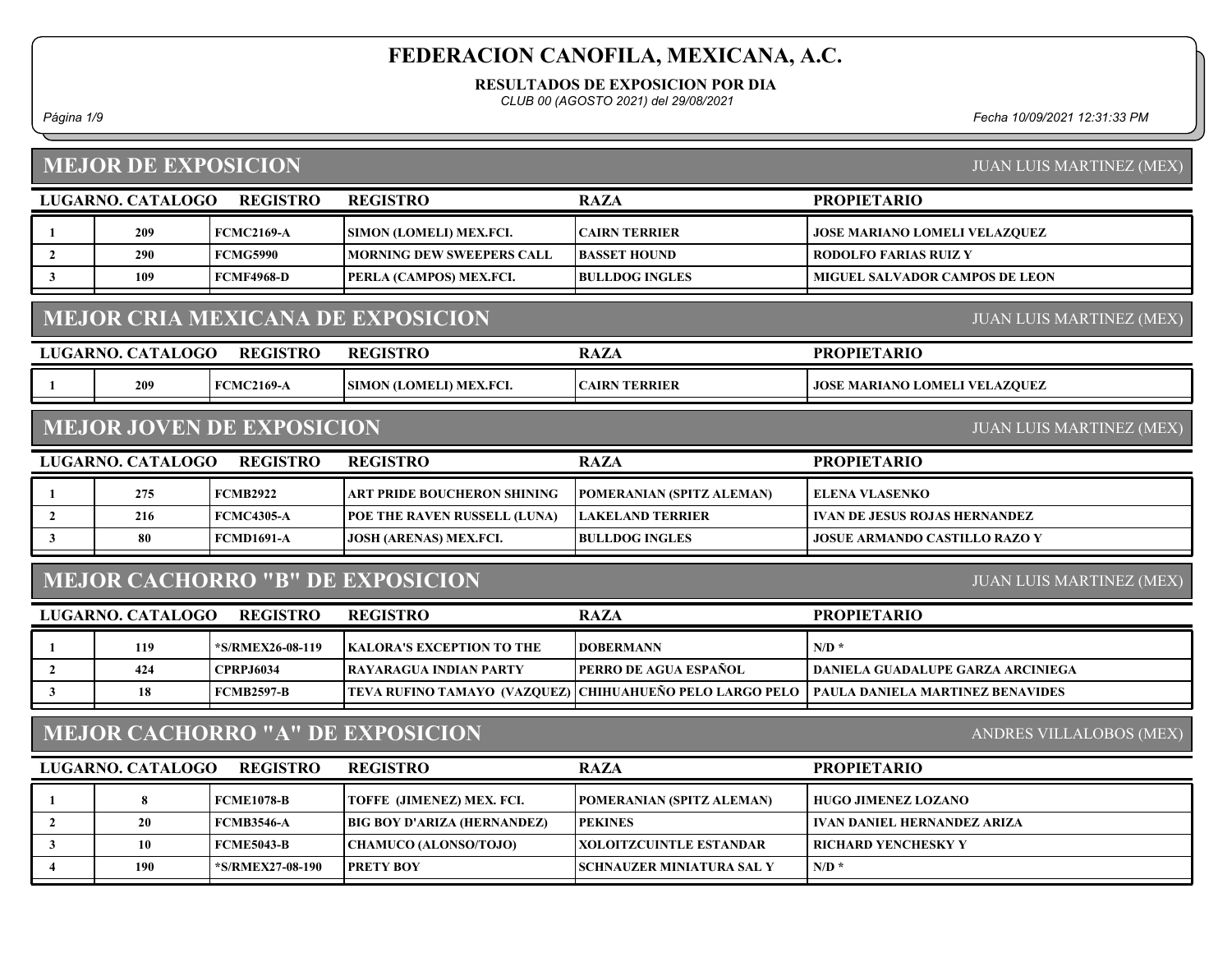RESULTADOS DE EXPOSICION POR DIA

CLUB 00 (AGOSTO 2021) del 29/08/2021

Página 2/9 Fecha 10/09/2021 12:31:33 PM

#### MEJOR VETERANO DE EXPOSICION

| LUGARNO, CATALOGO | <b>REGISTRO</b>   | <b>REGISTRO</b>                     | <b>RAZA</b>            | <b>PROPIETARIO</b>          |
|-------------------|-------------------|-------------------------------------|------------------------|-----------------------------|
| 88                | <b>FCML6905-C</b> | <b>GANNICUS (MEYER) MEX.FCI.</b>    | <b>BULLDOG INGLES</b>  | <b>MANUEL MEYER CABRERA</b> |
|                   | <b>FCMK9606</b>   | <b>BLUESHIRE'S B'LIZE N'GWYNEDD</b> | ANTIGUO PASTOR INGLES_ | <b>ALLENE HUTCHESON</b>     |
| 380               | <b>FCMG3828</b>   | <b>IKRUMME FURCHE HUMMER</b>        | KROMFOHRLANDER_        | I DONNA WALKER              |

## MEJOR DE GRUPO 1

JUAN LUIS MARTINEZ (MEX)

| LUGARNO. CATALOGO | <b>REGISTRO</b>   | <b>REGISTRO</b>                     | <b>RAZA</b>                  | <b>PROPIETARIO</b>                  |
|-------------------|-------------------|-------------------------------------|------------------------------|-------------------------------------|
| 42                | FCMD2940          | HIGHTIDE'S GIRL ON FIRE FOR         | <b> PASTOR AUSTRALIANO_</b>  | <b>FULGENCIO ANDRES SALGADO ROA</b> |
|                   | <b>FCME1426</b>   | ORGULLO WAYUU DE LA LOMITA          | <b>BORDER COLLIE</b>         | DANIEL CAYON LOPEZ                  |
|                   | <b>FCME7831-C</b> | <b>GARETH STORM ALONG (VILCHIS)</b> | <b>TWELSH CORGI PEMBROKE</b> | LILIA T. VAZQUEZ SALINAS            |
| 25                | <b>FCMK9606</b>   | <b>BLUESHIRE'S B'LIZE N'GWYNEDD</b> | ANTIGUO PASTOR INGLES        | <b>ALLENE HUTCHESON</b>             |

## MEJOR JOVEN DE GRUPO 1

JUAN LUIS MARTINEZ (MEX)

| LUGARNO, CATALOGO | <b>REGISTRO</b>  | <b>REGISTRO</b>                      | <b>RAZA</b>                   | <b>PROPIETARIO</b>           |
|-------------------|------------------|--------------------------------------|-------------------------------|------------------------------|
|                   | FCMC6184-A       | <b>TRORY DE ROCHEFOUCAULD</b>        | <b>PASTOR DE PICARDO</b>      | WALKER JACKIE                |
| 34                | FCMC3331         | IKYRA BLUE LEGEND DEL.               | <b>IPASTOR AUSTRALIANO</b>    | <b>MARINE FROMENT</b>        |
| 49                | FCMB3397         | <b>ISCOTFIELD'S MIDNIGHT EXPRESS</b> | <b>IPASTOR DE SHETLAND</b>    | ANDRES JAVIER MARTIN ESCOBAR |
| 23                | *S/RMEX26-08-023 | <b>IMARGARET OND BRANDFORD</b>       | <b>LANTIGUO PASTOR INGLES</b> | $N/D$ *                      |

#### MEJOR CACHORRO DE GRUPO 1

JUAN LUIS MARTINEZ (MEX)

JUAN LUIS MARTINEZ (MEX)

| UG. | OGO<br>ARNC<br>$\bf TAT$ | <b>REGISTRO</b>  | <b>REGISTRO</b>             | $\sim$<br>$\bm{A} \bm{L} \bm{P}$             | <b>OPIET</b><br><b>DD</b><br>ARIO<br>'N            |
|-----|--------------------------|------------------|-----------------------------|----------------------------------------------|----------------------------------------------------|
|     | - -                      | <b>CPRPI4334</b> | 7 BATERFLY<br><b>XBERRY</b> | WF<br><b>FEMBROKE</b><br><b>CORGI</b><br>.SH | <b>JOSE</b><br><b>CORO MENA</b><br><b>AMBROSIO</b> |
|     |                          |                  |                             |                                              |                                                    |

## MEJOR VETERANO DE GRUPO 1

|                                                                                                                                          | <b>LUGARNO.</b> |
|------------------------------------------------------------------------------------------------------------------------------------------|-----------------|
| <b>FCMK9606</b><br>E N'GWYNEDD<br><b>ANTIGUO PASTOR INGLES</b><br><b>ALLENE HUTCHESON</b><br>$\sim$<br><b>BLUESHIRE'S</b><br>'S B'LIZE I |                 |

JUAN LUIS MARTINEZ (MEX)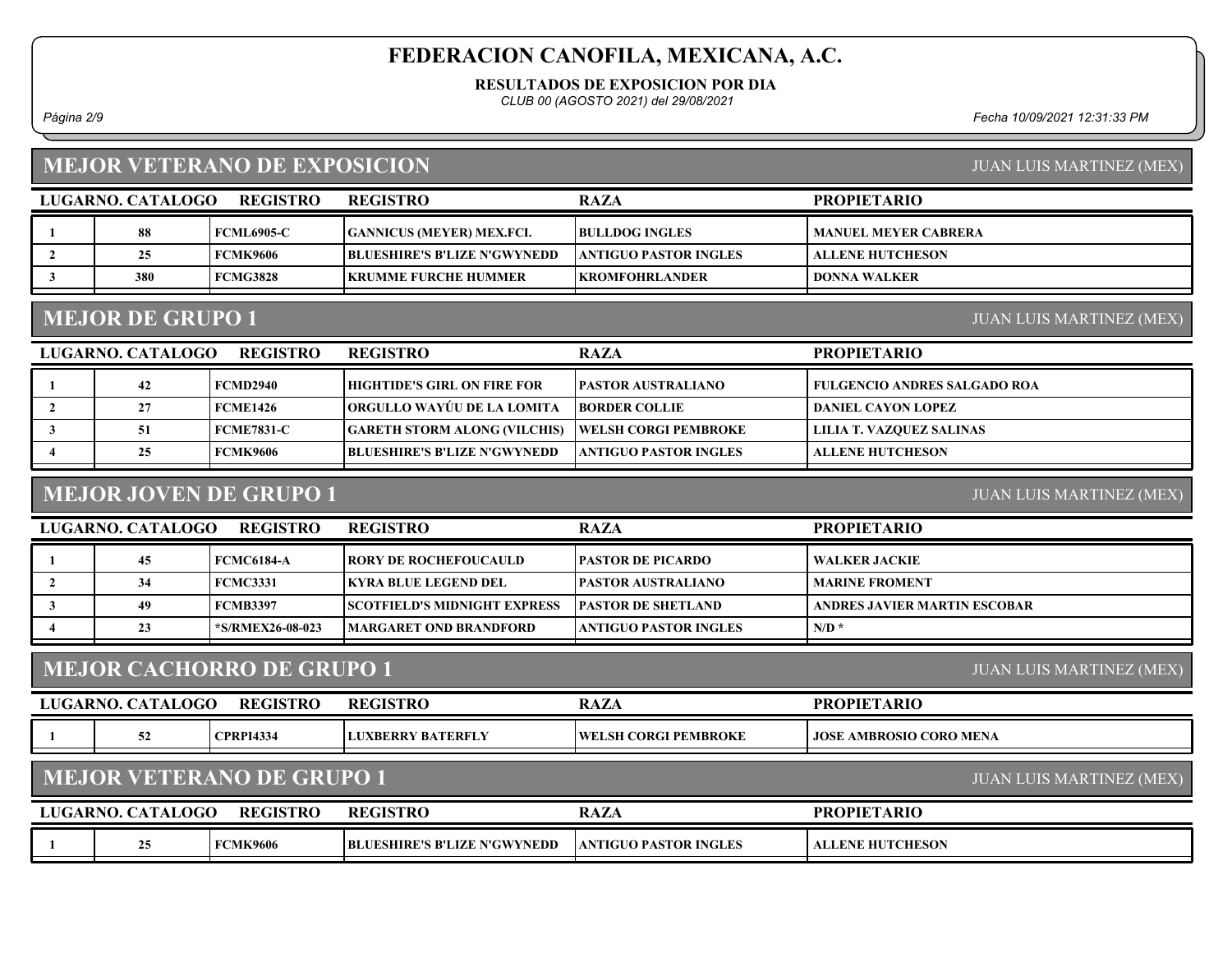RESULTADOS DE EXPOSICION POR DIA

CLUB 00 (AGOSTO 2021) del 29/08/2021

Página 3/9 Fecha 10/09/2021 12:31:34 PM

#### MEJOR DE GRUPO 2

MANUEL QUEJEIRO (MEX)

MANUEL QUEJEIRO (MEX)

| LUGARNO. CATALOGO | <b>REGISTRO</b>   | <b>REGISTRO</b>                          | <b>RAZA</b>                    | <b>PROPIETARIO</b>                    |
|-------------------|-------------------|------------------------------------------|--------------------------------|---------------------------------------|
| 109               | <b>FCMF4968-D</b> | <b>PERLA (CAMPOS) MEX.FCI.</b>           | <b>BULLDOG INGLES</b>          | <b>MIGUEL SALVADOR CAMPOS DE LEON</b> |
| 139               | <b>FCME0109-B</b> | ANTON (VLASENKO) MEX.FCI.                | <b>GIGANTE DE LOS PIRINEOS</b> | <b>ELENA VLASENKO</b>                 |
| 74                | <b>FCMF2510-C</b> | LAZARUS (ROCHA) MEX. FCI.                | <b>BOXER</b>                   | ERNESTO SUAREZ ESOUIVIAS              |
| 160               | <b>FCMB3892</b>   | BARACK ROPLAHAUS OF SECUTOR   ROTTWEILER |                                | <b>LUIS ENRIQUE MARTINEZ JIMENEZ</b>  |

## MEJOR JOVEN DE GRUPO 2

LUGARNO. CATALOGO REGISTRO RAZA PROPIETARIO REGISTRO 1 80 FCMD1691-A JOSH (ARENAS) MEX.FCI. BULLDOG INGLES JOSUE ARMANDO CASTILLO RAZO Y 2 191 FCMC5878-A THE GLADIATOR (ROJAS) MEX. FCI. SCHNAUZER MINIATURA SAL Y VAN DE JESUS ROJAS HERNANDEZ 3 185 FCMC0872-F AUS DEN SUTAMS NEBRASKA SCHNAUZER GIGANTE NEGRO VICTOR EMMANUEL SOTELO BONILLA 4 | 137 FCME6905-A | APOLO UMA (ZAVALA) MEX.FCI. | FILA BRASILEÑO | LUIS RUBEN ZAVALA GONZALEZ

#### MEJOR CACHORRO DE GRUPO 2

MANUEL QUEJEIRO (MEX)

| <b>REGISTRO</b><br>LUGARNO. CATALOGO |     |                        | <b>REGISTRO</b>                   | <b>RAZA</b>               | <b>PROPIETARIO</b>                 |
|--------------------------------------|-----|------------------------|-----------------------------------|---------------------------|------------------------------------|
|                                      | 119 | <b>S/RMEX26-08-119</b> | <b>IKALORA'S EXCEPTION TO THE</b> | <b>IDOBERMANN</b>         | $N/D$ *                            |
|                                      | 75  | FCMC6986-A             | <b>EL MUÑECO DE LA CIUDAD</b>     | <b>BULLDOG INGLES</b>     | ISRAEL SALCEDO GARCIA              |
|                                      | 194 | FCMB0224-D             | <b>TROYA (LOZANO) MEX. FCI.</b>   | SCHNAUZER MINIATURA SAL Y | DANIEL LOZANO TELLEZ-              |
|                                      | 62  | <b>FCMC6779-C</b>      | AAM ROGER (CORTINA) MEX.FCI.      | <b>BOXER</b>              | <b>EDUARDO CORTINA DE LA PARRA</b> |

#### MEJOR VETERANO DE GRUPO 2

| <b>LUGARNO.</b> | . CATALOGO | <b>REGISTRO</b>   | <b>REGISTRO</b>                  | RAZ                   | <b>PROPIETARIO</b>                        |
|-----------------|------------|-------------------|----------------------------------|-----------------------|-------------------------------------------|
|                 |            | <b>FCML6905-C</b> | <b>GANNICUS (MEYER) MEX.FCI.</b> | <b>BULLDOG INGLES</b> | <b>L MEYER CABRERA</b><br><b>MANUEL</b> . |

#### MEJOR DE GRUPO 3

JUAN LUIS MARTINEZ (MEX)

MANUEL QUEJEIRO (MEX)

| <b>REGISTRO</b><br>LUGARNO. CATALOGO |     |                 | <b>REGISTRO</b>                   | <b>RAZA</b>             | <b>PROPIETARIO</b>                   |
|--------------------------------------|-----|-----------------|-----------------------------------|-------------------------|--------------------------------------|
|                                      | 209 | FCMC2169-A      | <b>SIMON (LOMELI) MEX.FCI.</b>    | <b>ICAIRN TERRIER</b>   | <b>JOSE MARIANO LOMELI VELAZQUEZ</b> |
|                                      | 218 | <b>FCMC0556</b> | <b>TEORLEGD MAJESTIC T'CHALLA</b> | <b>SEALYHAM TERRIER</b> | <b>HECTOR LUNA RAMIREZ Y</b>         |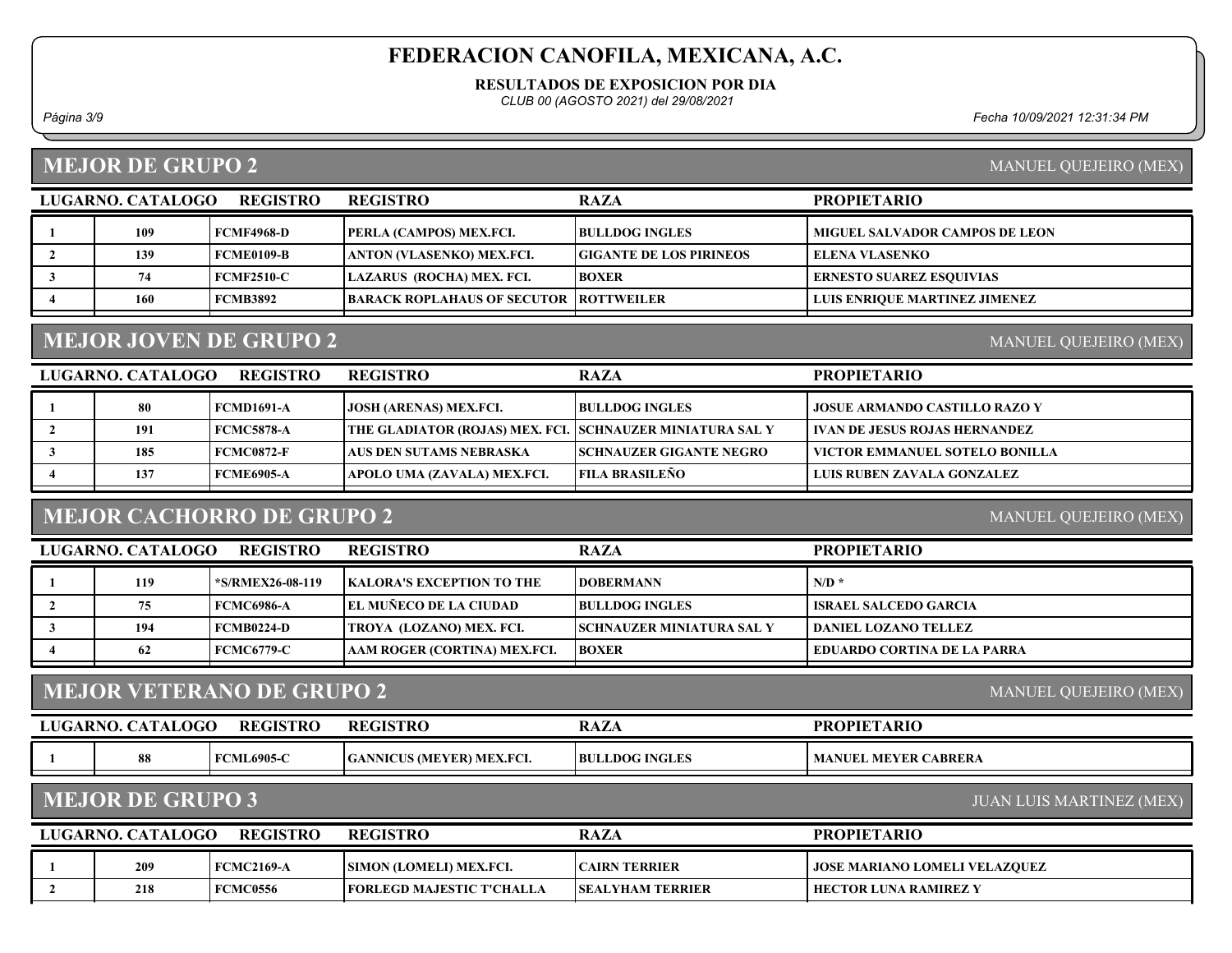RESULTADOS DE EXPOSICION POR DIA

CLUB 00 (AGOSTO 2021) del 29/08/2021

Página 4/9 Fecha 10/09/2021 12:31:34 PM

|                         | <b>MEJOR DE GRUPO 3</b>                                          |                                  |                              |                                 | <b>JUAN LUIS MARTINEZ (MEX)</b>             |  |  |  |
|-------------------------|------------------------------------------------------------------|----------------------------------|------------------------------|---------------------------------|---------------------------------------------|--|--|--|
|                         | LUGARNO. CATALOGO                                                | <b>REGISTRO</b>                  | <b>REGISTRO</b>              | <b>RAZA</b>                     | <b>PROPIETARIO</b>                          |  |  |  |
| $\mathbf{3}$            | 227                                                              | <b>FCMG7497-A</b>                | MC'ROC TRISTANSIR MEX.FCI.   | WEST HIGHLAND WHITE TERRIER     | <b>CRIADERO MC'ROC</b>                      |  |  |  |
| $\overline{\mathbf{4}}$ | 208                                                              | <b>FCME4466-E</b>                | ROMINA AT BENNY (CHAVEZ)     | <b>BULL TERRIER</b>             | <b>BENITO GALLARDO LUNA</b>                 |  |  |  |
|                         | <b>MEJOR JOVEN DE GRUPO 3</b><br><b>JUAN LUIS MARTINEZ (MEX)</b> |                                  |                              |                                 |                                             |  |  |  |
|                         | LUGARNO. CATALOGO                                                | <b>REGISTRO</b>                  | <b>REGISTRO</b>              | <b>RAZA</b>                     | <b>PROPIETARIO</b>                          |  |  |  |
|                         | 216                                                              | <b>FCMC4305-A</b>                | POE THE RAVEN RUSSELL (LUNA) | <b>LAKELAND TERRIER</b>         | <b>IVAN DE JESUS ROJAS HERNANDEZ</b>        |  |  |  |
| $\overline{2}$          | 220                                                              | <b>FCMC6166-A</b>                | TUK TUK (CARDENAS) MEX. FCI. | <b>STAFFORDSHIRE TERRIER</b>    | <b>DAVID CARDENAS RIOS</b>                  |  |  |  |
| $\mathbf{3}$            | 232                                                              | <b>CPRPJ5841</b>                 | <b>BRAVA YORK TENIS ISIS</b> | <b>YORKSHIRE TERRIER</b>        | <b>LAURA LIZZETH GUTIERREZ CONDADO</b>      |  |  |  |
| 4                       | 212                                                              | <b>FCME5890-A</b>                | RG HIGH HOPE (GUTIERREZ)     | <b>FOX TERRIER DE PELO LISO</b> | RUBEN ALEJANDRO GUTIERREZ CASTRO            |  |  |  |
|                         |                                                                  | <b>MEJOR CACHORRO DE GRUPO 3</b> |                              |                                 | <b>JUAN LUIS MARTINEZ (MEX)</b>             |  |  |  |
|                         | LUGARNO. CATALOGO                                                | <b>REGISTRO</b>                  | <b>REGISTRO</b>              | <b>RAZA</b>                     | <b>PROPIETARIO</b>                          |  |  |  |
| 1                       | 199                                                              | <b>FCMC6376-D</b>                | LADY SHANY (SANTOS) MEX.FCI. | <b>BULL TERRIER</b>             | <b>JORGE SANTOS LIMA</b>                    |  |  |  |
| $\mathbf{2}$            | 214                                                              | <b>FCMC6156-D</b>                | DIONE (HERNANDEZ) MEX. FCI.  | <b>JACK RUSSELL TERRIER</b>     | <b>IGNACIO DE JESUS HERNANDEZ RODRIGUEZ</b> |  |  |  |
|                         | <b>MEJOR DE GRUPO 4</b>                                          |                                  |                              |                                 | <b>JUAN LUIS MARTINEZ (MEX)</b>             |  |  |  |
|                         | LUGARNO. CATALOGO                                                | <b>REGISTRO</b>                  | <b>REGISTRO</b>              | <b>RAZA</b>                     | <b>PROPIETARIO</b>                          |  |  |  |
| 1                       | 238                                                              | <b>FCMG6065</b>                  | XYLON UIT 'T VOORTSE HUYS    | <b>DACHSHUND MINIATURA PELO</b> | PEGGY GUTIERREZ-OTERO                       |  |  |  |
| $\overline{2}$          | 239                                                              | <b>FCMC7329</b>                  | VINDOX ALEXANDER             | <b>DACHSHUND MINIATURA PELO</b> | <b>JOSE LUIS CERBON GUTIERREZ</b>           |  |  |  |
|                         |                                                                  | <b>MEJOR JOVEN DE GRUPO 4</b>    |                              |                                 | <b>JUAN LUIS MARTINEZ (MEX)</b>             |  |  |  |
|                         | LUGARNO. CATALOGO                                                | <b>REGISTRO</b>                  | <b>REGISTRO</b>              | <b>RAZA</b>                     | <b>PROPIETARIO</b>                          |  |  |  |
|                         | 237                                                              | <b>FCMC6502-A</b>                | IÑAKI (NALES) MEX. FCI.      | <b>DACHSHUND MINIATURA PELO</b> | <b>ERNESTO NALES MARTINEZ</b>               |  |  |  |
|                         | <b>MEJOR DE GRUPO 5</b>                                          |                                  |                              |                                 | ANDRES VILLALOBOS (MEX)                     |  |  |  |
|                         | LUGARNO. CATALOGO                                                | <b>REGISTRO</b>                  | <b>REGISTRO</b>              | <b>RAZA</b>                     | <b>PROPIETARIO</b>                          |  |  |  |
|                         |                                                                  |                                  |                              |                                 |                                             |  |  |  |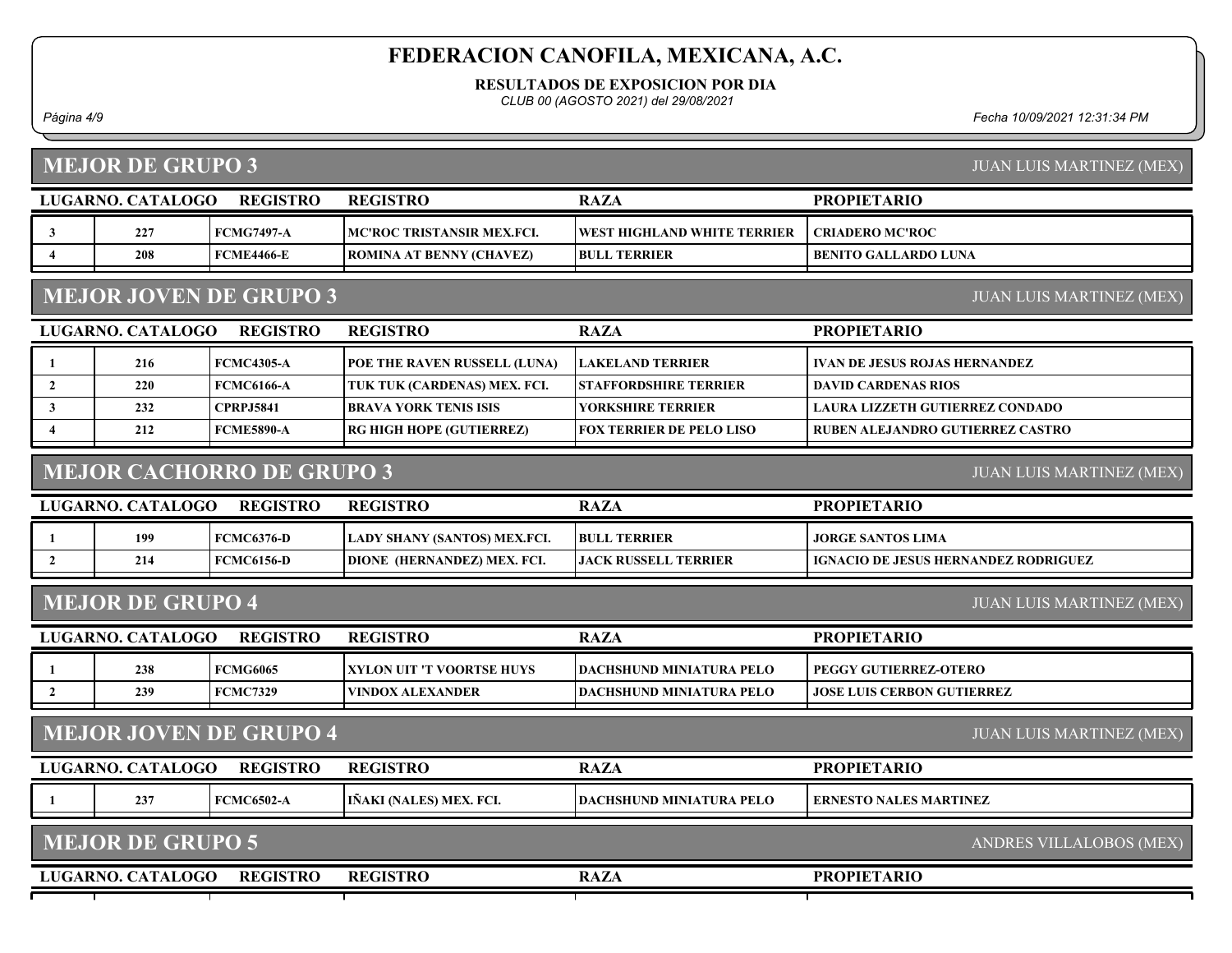RESULTADOS DE EXPOSICION POR DIA

CLUB 00 (AGOSTO 2021) del 29/08/2021

Página 5/9 Fecha 10/09/2021 12:31:34 PM

#### MEJOR DE GRUPO 5

| <b>REGISTRO</b><br>LUGARNO. CATALOGO |     |                   | <b>REGISTRO</b>               | <b>RAZA</b>                      | <b>PROPIETARIO</b>                 |
|--------------------------------------|-----|-------------------|-------------------------------|----------------------------------|------------------------------------|
|                                      | 255 | FCMG5211-B        | <b>AMERICAN LEGEND GORDON</b> | AKITA AMERICANO                  | <b>JOAN ANDRES URBIOLA CARDONA</b> |
|                                      | 272 | <b>FCME4697-A</b> | MOCHI (REYNA) MEX.FCI.        | <b>POMERANIAN (SPITZ ALEMAN)</b> | <b>SDANIEL IVAN REYNA GARZA</b>    |
|                                      | 262 | <b>FCMG4293</b>   | KRISTARI'S SHAMAN             | <b>HUSKY SIBERIANO</b>           | <b>MARA DESIREE FLORES LEMUS</b>   |
|                                      | 284 | <b>FCME8043-D</b> | TAMAZULA (ARENA) MEX.FCI.     | <b>IXOLOITZCUINTLE ESTANDAR</b>  | <b>JESUS CAMACHO SALAS</b>         |

#### MEJOR JOVEN DE GRUPO 5

LUGARNO. CATALOGO REGISTRO RAZA PROPIETARIO REGISTRO 1 275 FCMB2922 ART PRIDE BOUCHERON SHINING POMERANIAN (SPITZ ALEMAN) ELENA VLASENKO 2 279 FCMC2017-C TLATOANI (AVALOS/LARA) MEX. XOLOITZCUINTLE ESTANDAR HUGO FERNANDO AVALOS GUTIERREZ Y/O 3 266 FCMC7711-A MR WONDERFUL (GONZALEZ) POMERANIAN (SPITZ ALEMAN) JESUS HERNANDEZ SOREQUE 4  $\vert$  273  $\vert$  \*S/RQUE20-05-234 DAR CHINGIZA KEEPER OF MY SHIBA N/D \*  $\vert$  N/D \*

#### MEJOR CACHORRO DE GRUPO 5

ANDRES VILLALOBOS (MEX)

| LUGARNO. CATALOGO | <b>REGISTRO</b> | <b>REGISTRO</b>             | <b>RAZA</b>                      | <b>PROPIETARIO</b>            |
|-------------------|-----------------|-----------------------------|----------------------------------|-------------------------------|
| 249               | FCMC3787-E      | I AM SUN OF AKICHAS (CANTO) | <b>LAKITA AMERICANO</b>          | GENARO CANTO ARVIZU           |
|                   | FCMC6894-A      | ZAROO (MIRELES) MEX.FCI.    | <b>POMERANIAN (SPITZ ALEMAN)</b> | LALVARO EFREN MIRELES ARROYO- |

#### MEJOR DE GRUPO 6

ANDRES VILLALOBOS (MEX)

| <b>REGISTRO</b><br>LUGARNO. CATALOGO |     |                   | <b>REGISTRO</b>                     | <b>RAZA</b>                        | <b>PROPIETARIO</b>      |
|--------------------------------------|-----|-------------------|-------------------------------------|------------------------------------|-------------------------|
|                                      | 290 | FCMG5990          | <b>IMORNING DEW SWEEPERS CALL</b>   | <b>BASSET HOUND</b>                | RODOLFO FARIAS RUIZ Y   |
|                                      | 298 | <b>FCMH8624-A</b> | ARAMIS RHAEGAL (PEREZ) MEX.         | <b>BEAGLE</b>                      | <b>EYDDY PEREZ LUGO</b> |
|                                      | 299 | <b>FCMF8147</b>   | <b>IKAIZEN'S BERMUDA RUM SIZZLE</b> | <b>GRAN BASSET GRIFON VENDEANO</b> | DONNA WALKER &          |
|                                      |     |                   |                                     |                                    |                         |

## MEJOR JOVEN DE GRUPO 6

ANDRES VILLALOBOS (MEX)

| LUGARNO. CATALOGO | <b>REGISTRO</b> | <b>REGISTRO</b>                      | <b>RAZA</b>         | <b>PROPIETARIO</b>                        |
|-------------------|-----------------|--------------------------------------|---------------------|-------------------------------------------|
| 287               | FCMC6522-C      | <b>LIUST CALL ME CRAZY</b>           | <b>BASSET HOUND</b> | HOLDA M. NOVELO Y                         |
| 294               | FCMC2603-A      | <b>SIR LANCELOT (GUTIERREZ) MEX.</b> | <b>BEAGLE</b>       | <b>I RUBEN ALEJANDRO GUTIERREZ CASTRO</b> |

## ANDRES VILLALOBOS (MEX)

ANDRES VILLALOBOS (MEX)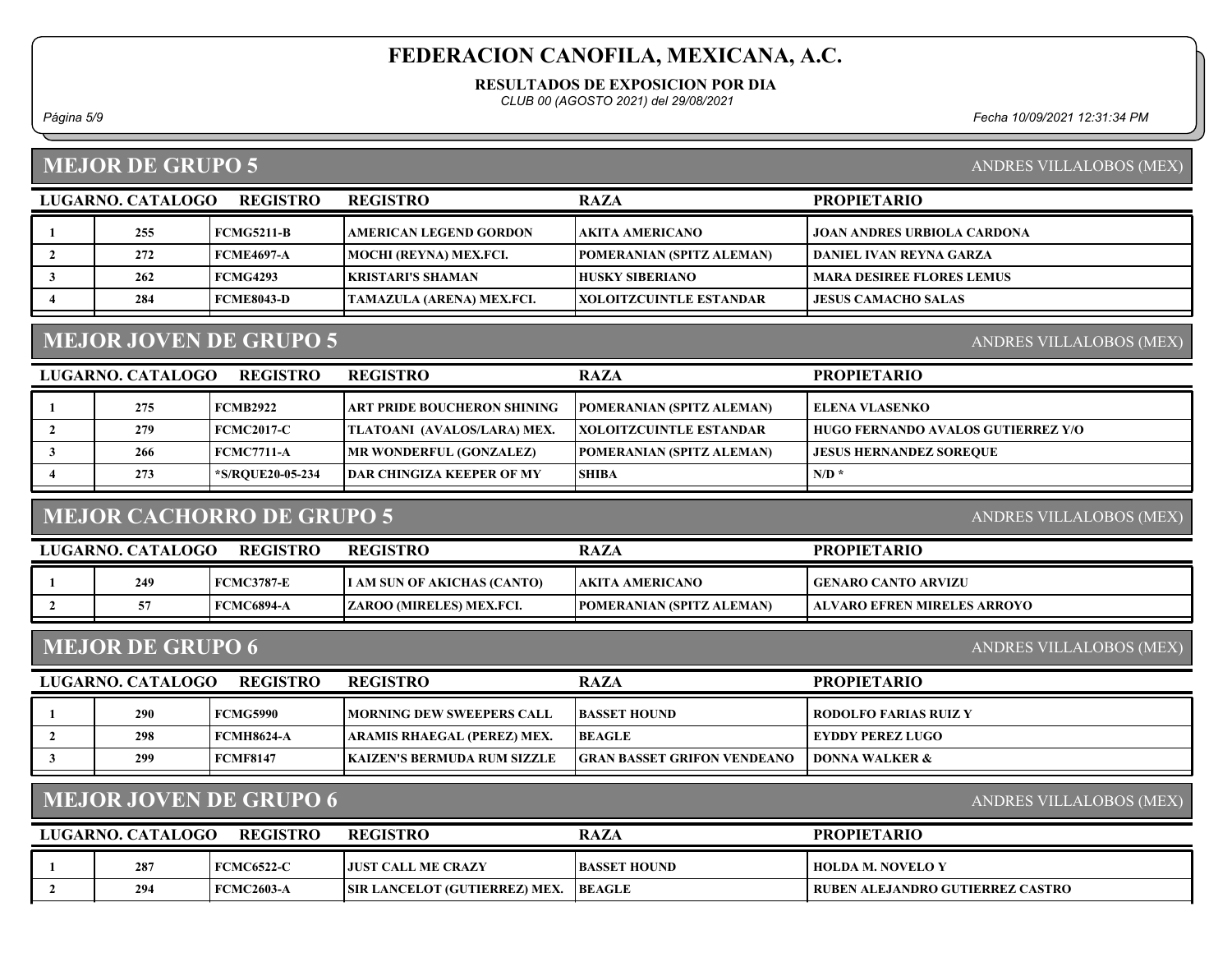RESULTADOS DE EXPOSICION POR DIA

CLUB 00 (AGOSTO 2021) del 29/08/2021

Página 6/9 Fecha 10/09/2021 12:31:34 PM

| <b>REGISTRO</b><br><b>PROPIETARIO</b><br>LUGARNO. CATALOGO<br><b>REGISTRO</b><br><b>RAZA</b><br>292<br><b>FCMB0368-D</b><br><b>DEPECHE MODE</b><br><b>BEAGLE</b><br><b>EDER ENRIQUE BARAJAS BUSTOS</b><br>$\mathbf{1}$<br><b>MEJOR DE GRUPO 7</b><br><b>JUAN LUIS MARTINEZ (MEX)</b><br><b>LUGARNO. CATALOGO</b><br><b>REGISTRO</b><br><b>REGISTRO</b><br><b>PROPIETARIO</b><br><b>RAZA</b><br>301<br><b>FCMC3129-A</b><br><b>NEVER ENOUGH FOR ME</b><br><b>POINTER INGLES</b><br>JONATHAN ANDRES OSORIO ABELLO Y<br>$\mathbf{1}$<br>300<br><b>FCME3372</b><br><b>ANDY</b><br>POINTER ALEMAN DE PELO CORTO<br><b>EDMUNDO FELIPE BATRES OLIVARES</b><br>$\mathbf{2}$<br>304<br><b>LUCKSHERAY TIMATI</b><br>$\mathbf{3}$<br><b>FCMH8333</b><br><b>SETTER INGLES</b><br><b>JOSE ALFONSO BRITO SANCHEZ</b><br><b>MEJOR JOVEN DE GRUPO 7</b><br><b>JUAN LUIS MARTINEZ (MEX)</b><br>LUGARNO. CATALOGO<br><b>REGISTRO</b><br><b>REGISTRO</b><br><b>PROPIETARIO</b><br><b>RAZA</b><br>301<br><b>FCMC3129-A</b><br><b>POINTER INGLES</b><br><b>NEVER ENOUGH FOR ME</b><br>JONATHAN ANDRES OSORIO ABELLO Y<br>1<br>300<br><b>FCME3372</b><br><b>ANDY</b><br>$\overline{2}$<br>POINTER ALEMAN DE PELO CORTO<br><b>EDMUNDO FELIPE BATRES OLIVARES</b><br>302<br>$\mathbf{3}$<br><b>CPRPJ5973</b><br>LUCKSHERAY IMAGE LINE<br><b>SETTER INGLES</b><br><b>ALFONSO BRITO GODOY</b><br><b>MEJOR DE GRUPO 8</b><br>ANDRES VILLALOBOS (MEX)<br>LUGARNO. CATALOGO<br><b>REGISTRO</b><br><b>RAZA</b><br><b>REGISTRO</b><br><b>PROPIETARIO</b><br>317<br><b>FCME5274-A</b><br><b>OUEIJEIRO YOKO MEX.FCI.</b><br><b>COBRADOR DE LABRADOR</b><br><b>GERARDO CORDOVA RIVERA</b><br>1<br>325<br>*S/RMEX26-08-325<br><b>COBRADOR DORADO</b><br>$N/D$ *<br>$\overline{2}$<br><b>TWEEDMOUTH GOLDENS GRETHA</b><br>337<br><b>FCMH5745-A</b><br><b>SPRINGER SPANIEL INGLES</b><br><b>MARTINEZ FLORES MARTHA PATRICIA</b><br>$\mathbf{3}$<br><b>GLORIESS IN MY LIFE (MARTINEZ)</b><br>PERRO DE AGUA ESPAÑOL<br>424<br><b>CPRPJ6034</b><br><b>RAYARAGUA INDIAN PARTY</b><br><b>DANIELA GUADALUPE GARZA ARCINIEGA</b><br><b>MEJOR JOVEN DE GRUPO 8</b><br>ANDRES VILLALOBOS (MEX)<br>LUGARNO. CATALOGO<br><b>REGISTRO</b><br><b>REGISTRO</b><br><b>PROPIETARIO</b><br><b>RAZA</b><br>$N/D$ *<br>325<br>*S/RMEX26-08-325<br><b>COBRADOR DORADO</b><br><b>TWEEDMOUTH GOLDENS GRETHA</b><br>1<br>307<br><b>FCME9196-B</b><br><b>BLACK DEKIRO (ANGUIANO) MEX.</b><br><b>COBRADOR DE LABRADOR</b><br>RICARDO DELGADO QUIROZ<br>$\mathbf{2}$ | <b>MEJOR CACHORRO DE GRUPO 6</b> |     |                   |                             |                                 | ANDRES VILLALOBOS (MEX)                  |
|-------------------------------------------------------------------------------------------------------------------------------------------------------------------------------------------------------------------------------------------------------------------------------------------------------------------------------------------------------------------------------------------------------------------------------------------------------------------------------------------------------------------------------------------------------------------------------------------------------------------------------------------------------------------------------------------------------------------------------------------------------------------------------------------------------------------------------------------------------------------------------------------------------------------------------------------------------------------------------------------------------------------------------------------------------------------------------------------------------------------------------------------------------------------------------------------------------------------------------------------------------------------------------------------------------------------------------------------------------------------------------------------------------------------------------------------------------------------------------------------------------------------------------------------------------------------------------------------------------------------------------------------------------------------------------------------------------------------------------------------------------------------------------------------------------------------------------------------------------------------------------------------------------------------------------------------------------------------------------------------------------------------------------------------------------------------------------------------------------------------------------------------------------------------------------------------------------------------------------------------------------------------------------------------------------------------------------------------------------------------------------------------------------------------------------------------------------------------------------------------------------|----------------------------------|-----|-------------------|-----------------------------|---------------------------------|------------------------------------------|
|                                                                                                                                                                                                                                                                                                                                                                                                                                                                                                                                                                                                                                                                                                                                                                                                                                                                                                                                                                                                                                                                                                                                                                                                                                                                                                                                                                                                                                                                                                                                                                                                                                                                                                                                                                                                                                                                                                                                                                                                                                                                                                                                                                                                                                                                                                                                                                                                                                                                                                       |                                  |     |                   |                             |                                 |                                          |
|                                                                                                                                                                                                                                                                                                                                                                                                                                                                                                                                                                                                                                                                                                                                                                                                                                                                                                                                                                                                                                                                                                                                                                                                                                                                                                                                                                                                                                                                                                                                                                                                                                                                                                                                                                                                                                                                                                                                                                                                                                                                                                                                                                                                                                                                                                                                                                                                                                                                                                       |                                  |     |                   |                             |                                 |                                          |
|                                                                                                                                                                                                                                                                                                                                                                                                                                                                                                                                                                                                                                                                                                                                                                                                                                                                                                                                                                                                                                                                                                                                                                                                                                                                                                                                                                                                                                                                                                                                                                                                                                                                                                                                                                                                                                                                                                                                                                                                                                                                                                                                                                                                                                                                                                                                                                                                                                                                                                       |                                  |     |                   |                             |                                 |                                          |
|                                                                                                                                                                                                                                                                                                                                                                                                                                                                                                                                                                                                                                                                                                                                                                                                                                                                                                                                                                                                                                                                                                                                                                                                                                                                                                                                                                                                                                                                                                                                                                                                                                                                                                                                                                                                                                                                                                                                                                                                                                                                                                                                                                                                                                                                                                                                                                                                                                                                                                       |                                  |     |                   |                             |                                 |                                          |
|                                                                                                                                                                                                                                                                                                                                                                                                                                                                                                                                                                                                                                                                                                                                                                                                                                                                                                                                                                                                                                                                                                                                                                                                                                                                                                                                                                                                                                                                                                                                                                                                                                                                                                                                                                                                                                                                                                                                                                                                                                                                                                                                                                                                                                                                                                                                                                                                                                                                                                       |                                  |     |                   |                             |                                 |                                          |
|                                                                                                                                                                                                                                                                                                                                                                                                                                                                                                                                                                                                                                                                                                                                                                                                                                                                                                                                                                                                                                                                                                                                                                                                                                                                                                                                                                                                                                                                                                                                                                                                                                                                                                                                                                                                                                                                                                                                                                                                                                                                                                                                                                                                                                                                                                                                                                                                                                                                                                       |                                  |     |                   |                             |                                 |                                          |
|                                                                                                                                                                                                                                                                                                                                                                                                                                                                                                                                                                                                                                                                                                                                                                                                                                                                                                                                                                                                                                                                                                                                                                                                                                                                                                                                                                                                                                                                                                                                                                                                                                                                                                                                                                                                                                                                                                                                                                                                                                                                                                                                                                                                                                                                                                                                                                                                                                                                                                       |                                  |     |                   |                             |                                 |                                          |
|                                                                                                                                                                                                                                                                                                                                                                                                                                                                                                                                                                                                                                                                                                                                                                                                                                                                                                                                                                                                                                                                                                                                                                                                                                                                                                                                                                                                                                                                                                                                                                                                                                                                                                                                                                                                                                                                                                                                                                                                                                                                                                                                                                                                                                                                                                                                                                                                                                                                                                       |                                  |     |                   |                             |                                 |                                          |
|                                                                                                                                                                                                                                                                                                                                                                                                                                                                                                                                                                                                                                                                                                                                                                                                                                                                                                                                                                                                                                                                                                                                                                                                                                                                                                                                                                                                                                                                                                                                                                                                                                                                                                                                                                                                                                                                                                                                                                                                                                                                                                                                                                                                                                                                                                                                                                                                                                                                                                       |                                  |     |                   |                             |                                 |                                          |
|                                                                                                                                                                                                                                                                                                                                                                                                                                                                                                                                                                                                                                                                                                                                                                                                                                                                                                                                                                                                                                                                                                                                                                                                                                                                                                                                                                                                                                                                                                                                                                                                                                                                                                                                                                                                                                                                                                                                                                                                                                                                                                                                                                                                                                                                                                                                                                                                                                                                                                       |                                  |     |                   |                             |                                 |                                          |
|                                                                                                                                                                                                                                                                                                                                                                                                                                                                                                                                                                                                                                                                                                                                                                                                                                                                                                                                                                                                                                                                                                                                                                                                                                                                                                                                                                                                                                                                                                                                                                                                                                                                                                                                                                                                                                                                                                                                                                                                                                                                                                                                                                                                                                                                                                                                                                                                                                                                                                       |                                  |     |                   |                             |                                 |                                          |
|                                                                                                                                                                                                                                                                                                                                                                                                                                                                                                                                                                                                                                                                                                                                                                                                                                                                                                                                                                                                                                                                                                                                                                                                                                                                                                                                                                                                                                                                                                                                                                                                                                                                                                                                                                                                                                                                                                                                                                                                                                                                                                                                                                                                                                                                                                                                                                                                                                                                                                       |                                  |     |                   |                             |                                 |                                          |
|                                                                                                                                                                                                                                                                                                                                                                                                                                                                                                                                                                                                                                                                                                                                                                                                                                                                                                                                                                                                                                                                                                                                                                                                                                                                                                                                                                                                                                                                                                                                                                                                                                                                                                                                                                                                                                                                                                                                                                                                                                                                                                                                                                                                                                                                                                                                                                                                                                                                                                       |                                  |     |                   |                             |                                 |                                          |
|                                                                                                                                                                                                                                                                                                                                                                                                                                                                                                                                                                                                                                                                                                                                                                                                                                                                                                                                                                                                                                                                                                                                                                                                                                                                                                                                                                                                                                                                                                                                                                                                                                                                                                                                                                                                                                                                                                                                                                                                                                                                                                                                                                                                                                                                                                                                                                                                                                                                                                       |                                  |     |                   |                             |                                 |                                          |
|                                                                                                                                                                                                                                                                                                                                                                                                                                                                                                                                                                                                                                                                                                                                                                                                                                                                                                                                                                                                                                                                                                                                                                                                                                                                                                                                                                                                                                                                                                                                                                                                                                                                                                                                                                                                                                                                                                                                                                                                                                                                                                                                                                                                                                                                                                                                                                                                                                                                                                       |                                  |     |                   |                             |                                 |                                          |
|                                                                                                                                                                                                                                                                                                                                                                                                                                                                                                                                                                                                                                                                                                                                                                                                                                                                                                                                                                                                                                                                                                                                                                                                                                                                                                                                                                                                                                                                                                                                                                                                                                                                                                                                                                                                                                                                                                                                                                                                                                                                                                                                                                                                                                                                                                                                                                                                                                                                                                       |                                  |     |                   |                             |                                 |                                          |
|                                                                                                                                                                                                                                                                                                                                                                                                                                                                                                                                                                                                                                                                                                                                                                                                                                                                                                                                                                                                                                                                                                                                                                                                                                                                                                                                                                                                                                                                                                                                                                                                                                                                                                                                                                                                                                                                                                                                                                                                                                                                                                                                                                                                                                                                                                                                                                                                                                                                                                       |                                  |     |                   |                             |                                 |                                          |
|                                                                                                                                                                                                                                                                                                                                                                                                                                                                                                                                                                                                                                                                                                                                                                                                                                                                                                                                                                                                                                                                                                                                                                                                                                                                                                                                                                                                                                                                                                                                                                                                                                                                                                                                                                                                                                                                                                                                                                                                                                                                                                                                                                                                                                                                                                                                                                                                                                                                                                       |                                  |     |                   |                             |                                 |                                          |
|                                                                                                                                                                                                                                                                                                                                                                                                                                                                                                                                                                                                                                                                                                                                                                                                                                                                                                                                                                                                                                                                                                                                                                                                                                                                                                                                                                                                                                                                                                                                                                                                                                                                                                                                                                                                                                                                                                                                                                                                                                                                                                                                                                                                                                                                                                                                                                                                                                                                                                       |                                  |     |                   |                             |                                 |                                          |
|                                                                                                                                                                                                                                                                                                                                                                                                                                                                                                                                                                                                                                                                                                                                                                                                                                                                                                                                                                                                                                                                                                                                                                                                                                                                                                                                                                                                                                                                                                                                                                                                                                                                                                                                                                                                                                                                                                                                                                                                                                                                                                                                                                                                                                                                                                                                                                                                                                                                                                       |                                  |     |                   |                             |                                 |                                          |
|                                                                                                                                                                                                                                                                                                                                                                                                                                                                                                                                                                                                                                                                                                                                                                                                                                                                                                                                                                                                                                                                                                                                                                                                                                                                                                                                                                                                                                                                                                                                                                                                                                                                                                                                                                                                                                                                                                                                                                                                                                                                                                                                                                                                                                                                                                                                                                                                                                                                                                       |                                  |     |                   |                             |                                 |                                          |
|                                                                                                                                                                                                                                                                                                                                                                                                                                                                                                                                                                                                                                                                                                                                                                                                                                                                                                                                                                                                                                                                                                                                                                                                                                                                                                                                                                                                                                                                                                                                                                                                                                                                                                                                                                                                                                                                                                                                                                                                                                                                                                                                                                                                                                                                                                                                                                                                                                                                                                       |                                  |     |                   |                             |                                 |                                          |
|                                                                                                                                                                                                                                                                                                                                                                                                                                                                                                                                                                                                                                                                                                                                                                                                                                                                                                                                                                                                                                                                                                                                                                                                                                                                                                                                                                                                                                                                                                                                                                                                                                                                                                                                                                                                                                                                                                                                                                                                                                                                                                                                                                                                                                                                                                                                                                                                                                                                                                       | 3                                | 333 | <b>FCME9857-B</b> | PATCH (IZAGUIRRE) MEX. FCI. | <b>COCKER SPANIEL AMERICANO</b> | <b>JOSE RUPERTO IZAGUIRRE VILLARREAL</b> |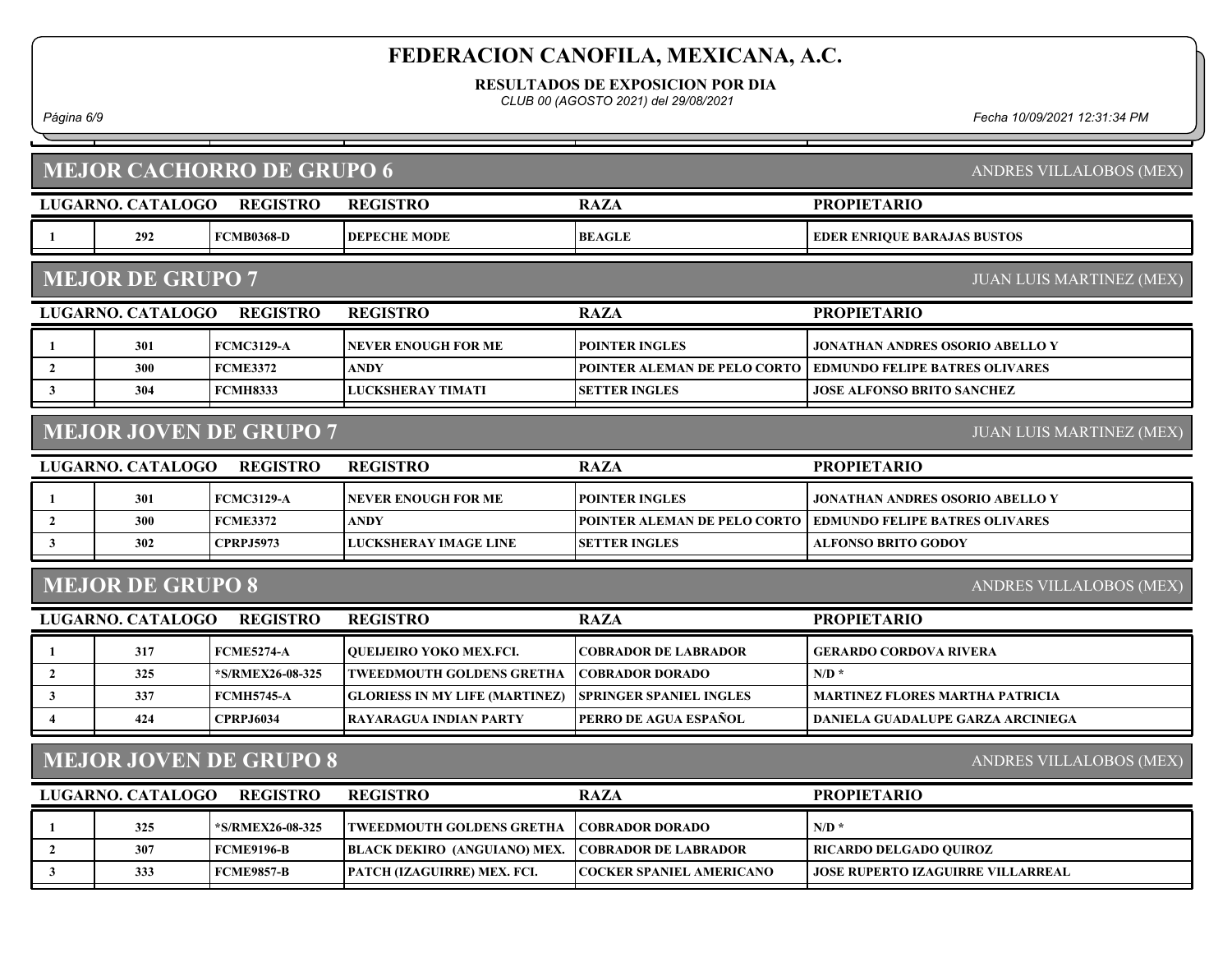RESULTADOS DE EXPOSICION POR DIA

CLUB 00 (AGOSTO 2021) del 29/08/2021

Página 7/9 Fecha 10/09/2021 12:31:34 PM

## MEJOR CACHORRO DE GRUPO 8

|  |  | $\lambda$ $\lambda$ $\lambda$ $\lambda$ |
|--|--|-----------------------------------------|

| LUGARNO, CATALOGO | <b>REGISTRO</b>  | <b>REGISTRO</b>               | <b>RAZA</b>                     | <b>PROPIETARIO</b>                |
|-------------------|------------------|-------------------------------|---------------------------------|-----------------------------------|
| 424               | <b>CPRPJ6034</b> | <b>RAYARAGUA INDIAN PARTY</b> | <b>TPERRO DE AGUA ESPAÑOL</b>   | DANIELA GUADALUPE GARZA ARCINIEGA |
| 318               | FCMC7629-A       | HUNTER (MANZANERO) MEX.FCI.   | <b>COBRADOR DORADO</b>          | HEBERT ANDRES MANZANERO MARTINEZ  |
| 332               | <b>FCME7612</b>  | <b>IDUNDEEE DUBRONIC</b>      | COCKER SPANIEL AMERICANO_       | <b>ANDRES VEGA RODRIGUEZ Y</b>    |
| 336               | *S/RMEX26-08-336 | <b>ARRGOW DIAMONDS ARE</b>    | <b>ISPRINGER SPANIEL INGLES</b> | $N/D$ *                           |
|                   |                  |                               |                                 |                                   |

#### MEJOR DE GRUPO 9

JUAN LUIS MARTINEZ (MEX)

| LUGARNO. CATALOGO | <b>REGISTRO</b>   | <b>REGISTRO</b>                      | <b>RAZA</b>                                            | <b>PROPIETARIO</b>                    |
|-------------------|-------------------|--------------------------------------|--------------------------------------------------------|---------------------------------------|
| 362               | <b>FCMF7965-B</b> | DAYTONA (KUECHEL) MEX.FCI.           | <b>BULLDOG FRANCES</b>                                 | <b>ERWIN FEDERICO KUECHEL VAZOUEZ</b> |
| 366               | <b>FCMF8708-A</b> | <b>SUPER MARIO BROSS (LAUE)</b>      | <b>CHIHUAHUEÑO PELO CORTO PELO   IRENE LAUE NOVELO</b> |                                       |
| 380               | FCMG3828          | KRUMME FURCHE HUMMER                 | <b>EKROMFOHRLANDER</b>                                 | <b>DONNA WALKER</b>                   |
| 379               | FCMB2760          | <b>ST JOHNS THE PRINCESS AND THE</b> | <b>GRIFON DE BRUSELAS</b>                              | <b>JACOUELINE &amp; AMBER FINKEL</b>  |
|                   |                   |                                      |                                                        |                                       |

## MEJOR JOVEN DE GRUPO 9

JUAN LUIS MARTINEZ (MEX)

| LUGARNO. CATALOGO | <b>REGISTRO</b>   | <b>REGISTRO</b>                 | <b>RAZA</b>                                                 | <b>PROPIETARIO</b>                  |
|-------------------|-------------------|---------------------------------|-------------------------------------------------------------|-------------------------------------|
| 382               | <b>CPRP.I5996</b> | <b>G-HARMONY OF ANGELAWHITE</b> | <b>MALTES</b>                                               | NORMA ANGELICA MAGAÑA BURGOS        |
| 365               | FCME9796-A        | <b>CHOVITO HNOS. GARCIA</b>     | CHIHUAHUEÑO PELO CORTO PELO   CRIADERO ``HNOS. GARCIA GIL'' |                                     |
| 392               | <b>CPRPJ5969</b>  | <b>GIRALDITA'S DELICIOSA</b>    | <b>PUG</b>                                                  | <b>JOSE ALBERTO VELEZ CONTRERAS</b> |
| 389               | FCMC6196-D        | <b>TWONDERWOMAN LUNARAMI</b>    | <b>POODLE GRANDE -</b>                                      | <b>JOSE DE JESUS LUNA LOPEZ</b>     |

#### MEJOR CACHORRO DE GRUPO 9

LUGARNO. CATALOGO REGISTRO REGISTRO RAZA

JUAN LUIS MARTINEZ (MEX)

| LUGARNO. CATALOGO | <b>REGISTRO</b>   | <b>REGISTRO</b>               | <b>RAZA</b>             | <b>PROPIETARIO</b>                                                                          |
|-------------------|-------------------|-------------------------------|-------------------------|---------------------------------------------------------------------------------------------|
| 18                | FCMB2597-B        |                               |                         | TEVA RUFINO TAMAYO (VAZQUEZ) CHIHUAHUEÑO PELO LARGO PELO   PAULA DANIELA MARTINEZ BENAVIDES |
|                   | <b>CPRPI3872</b>  | EDIVETTE CRUELLA DE V1L       | <b>IPOODLE GRANDE -</b> | LIOSE DE JESUS LUNA LOPEZ                                                                   |
| 397               | FCMB1405-E        | <b>OUINGMING CHE (OSORIA)</b> | <b>SHIH TZU</b>         | <b>LIESUS DE LOS SANTOS OSORIA ESPINOSA</b>                                                 |
| 383               | <b>FCMB0821-A</b> | KU ANAM DO (OSORIA) MEX.FCI.  | <b>PEKINES</b>          | <b>JESUS DE LOS SANTOS OSORIA ESPINOSA</b>                                                  |
|                   |                   |                               |                         |                                                                                             |

#### ANDRES VILLALOBOS (MEX)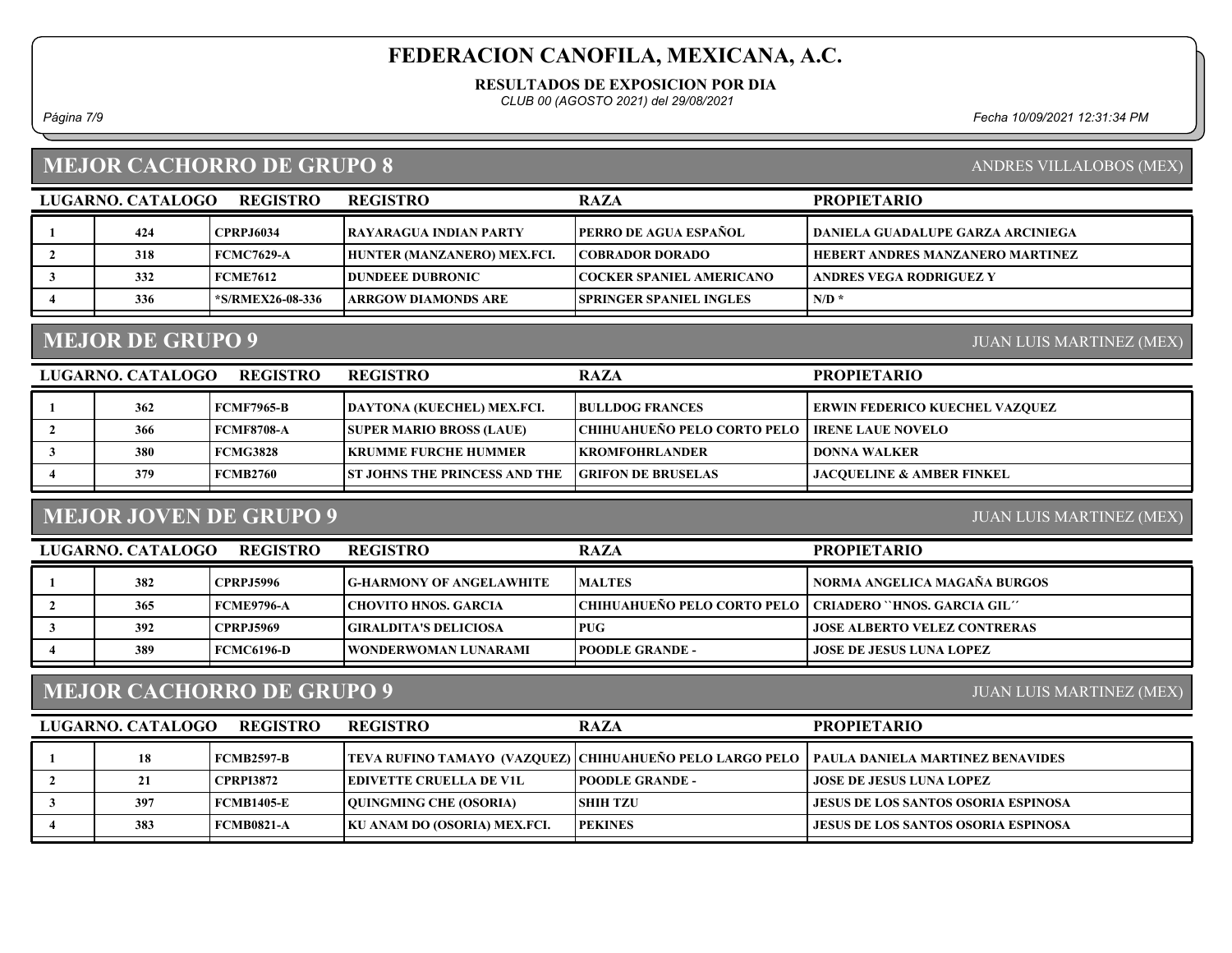RESULTADOS DE EXPOSICION POR DIA

CLUB 00 (AGOSTO 2021) del 29/08/2021

Página 8/9 Fecha 10/09/2021 12:31:35 PM

|                                                              | <b>MEJOR VETERANO DE GRUPO 9</b><br><b>JUAN LUIS MARTINEZ (MEX)</b> |                   |                                     |                                 |                                      |  |  |  |  |
|--------------------------------------------------------------|---------------------------------------------------------------------|-------------------|-------------------------------------|---------------------------------|--------------------------------------|--|--|--|--|
|                                                              | LUGARNO. CATALOGO                                                   | <b>REGISTRO</b>   | <b>REGISTRO</b>                     | <b>RAZA</b>                     | <b>PROPIETARIO</b>                   |  |  |  |  |
| - 1                                                          | 380                                                                 | <b>FCMG3828</b>   | <b>KRUMME FURCHE HUMMER</b>         | <b>KROMFOHRLANDER</b>           | <b>DONNA WALKER</b>                  |  |  |  |  |
|                                                              | <b>MEJOR DE GRUPO 10</b><br>ANDRES VILLALOBOS (MEX)                 |                   |                                     |                                 |                                      |  |  |  |  |
|                                                              | LUGARNO. CATALOGO                                                   | <b>REGISTRO</b>   | <b>REGISTRO</b>                     | <b>RAZA</b>                     | <b>PROPIETARIO</b>                   |  |  |  |  |
| -1                                                           | 410                                                                 | <b>FCMH5482-A</b> | CARONTE (RODRIGUEZ) MEX. FCI.       | <b>LOBERO IRLANDES</b>          | <b>ROBERTO MARTINEZ ARANA</b>        |  |  |  |  |
| $\overline{2}$                                               | 414                                                                 | <b>FCMC1621-B</b> | VALIENTE (RODRIGUEZ) MEX.FCI.       | <b>WHIPPET</b>                  | TREVIÑO GUERRERO JESUS ANGEL Y       |  |  |  |  |
| $\mathbf{3}$                                                 | 403                                                                 | <b>CPRI3846-G</b> | <b>CATRIONA GALAR IN RED</b>        | <b>AFGANO</b>                   | ALFONSO ROMERO MALDONADO             |  |  |  |  |
| $\overline{4}$                                               | 405                                                                 | <b>FCME9976-C</b> | ATLAS PLEIADES (MARTINEZ)           | <b>BORZOI</b>                   | RICARDO MARTINEZ RUIZ                |  |  |  |  |
|                                                              | <b>MEJOR JOVEN DE GRUPO 10</b><br>ANDRES VILLALOBOS (MEX)           |                   |                                     |                                 |                                      |  |  |  |  |
|                                                              | LUGARNO. CATALOGO                                                   | <b>REGISTRO</b>   | <b>REGISTRO</b>                     | <b>RAZA</b>                     | <b>PROPIETARIO</b>                   |  |  |  |  |
| -1                                                           | 412                                                                 | <b>CPRPI3592</b>  | WINDBORN JAJA DING DONG AT          | <b>WHIPPET</b>                  | ORLANDO CANO & LORI WILSON - PAUST   |  |  |  |  |
| $\overline{2}$                                               | 403                                                                 | <b>CPRI3846-G</b> | <b>CATRIONA GALAR IN RED</b>        | <b>AFGANO</b>                   | <b>ALFONSO ROMERO MALDONADO</b>      |  |  |  |  |
| $\mathbf{3}$                                                 | 408                                                                 | <b>FCMC2594-B</b> | <b>RAVENWOOD MCKINLEY</b>           | <b>LOBERO IRLANDES</b>          | <b>CRIADERO "RAVENWOOD McKINLEY"</b> |  |  |  |  |
| 4                                                            | 405                                                                 | <b>FCME9976-C</b> | <b>ATLAS PLEIADES (MARTINEZ)</b>    | <b>BORZOI</b>                   | <b>RICARDO MARTINEZ RUIZ</b>         |  |  |  |  |
| <b>MEJOR VETERANO DE GRUPO 10</b><br>ANDRES VILLALOBOS (MEX) |                                                                     |                   |                                     |                                 |                                      |  |  |  |  |
|                                                              | LUGARNO. CATALOGO                                                   | <b>REGISTRO</b>   | <b>REGISTRO</b>                     | <b>RAZA</b>                     | <b>PROPIETARIO</b>                   |  |  |  |  |
| - 1                                                          | 413                                                                 | <b>MA-5964-B</b>  | <b>GREAT ISKRA STREAM (MARINES)</b> | <b>WHIPPET</b>                  | <b>LAURA EDNA RODRIGUEZ MARTINEZ</b> |  |  |  |  |
|                                                              | <b>MEJOR DE GRUPO 11</b><br>ANDRES VILLALOBOS (MEX)                 |                   |                                     |                                 |                                      |  |  |  |  |
|                                                              | LUGARNO. CATALOGO                                                   | <b>REGISTRO</b>   | <b>REGISTRO</b>                     | <b>RAZA</b>                     | <b>PROPIETARIO</b>                   |  |  |  |  |
| -1                                                           | 417                                                                 | <b>XIPZ0303</b>   | <b>GARAYS TADASHI CHINO</b>         | <b>BULLY AMERICANO ESTANDAR</b> | ELIUT MIZRAIM VENTURA CONEJO         |  |  |  |  |
| $\overline{2}$                                               | 419                                                                 | <b>FCMF4927-A</b> | <b>NACHO CALIENTE MEX.</b>          | <b>CALUPOH</b>                  | <b>JORGE LUIS PAZ DIAZ</b>           |  |  |  |  |
| $\mathbf{3}$                                                 | 418                                                                 | <b>XIPZ0340</b>   | <b>MAGNO</b>                        | <b>BULLY AMERICANO XL XL</b>    | <b>ESMERALDA HERNANDEZ LARA</b>      |  |  |  |  |
| $\overline{\mathbf{4}}$                                      | 415                                                                 | <b>XIGA0236</b>   | <b>MACIEL KENNEL POSEIDON</b>       | <b>BULLY AMERICANO POCKET</b>   | <b>JOSE ALBERTO MACIEL TORRES</b>    |  |  |  |  |